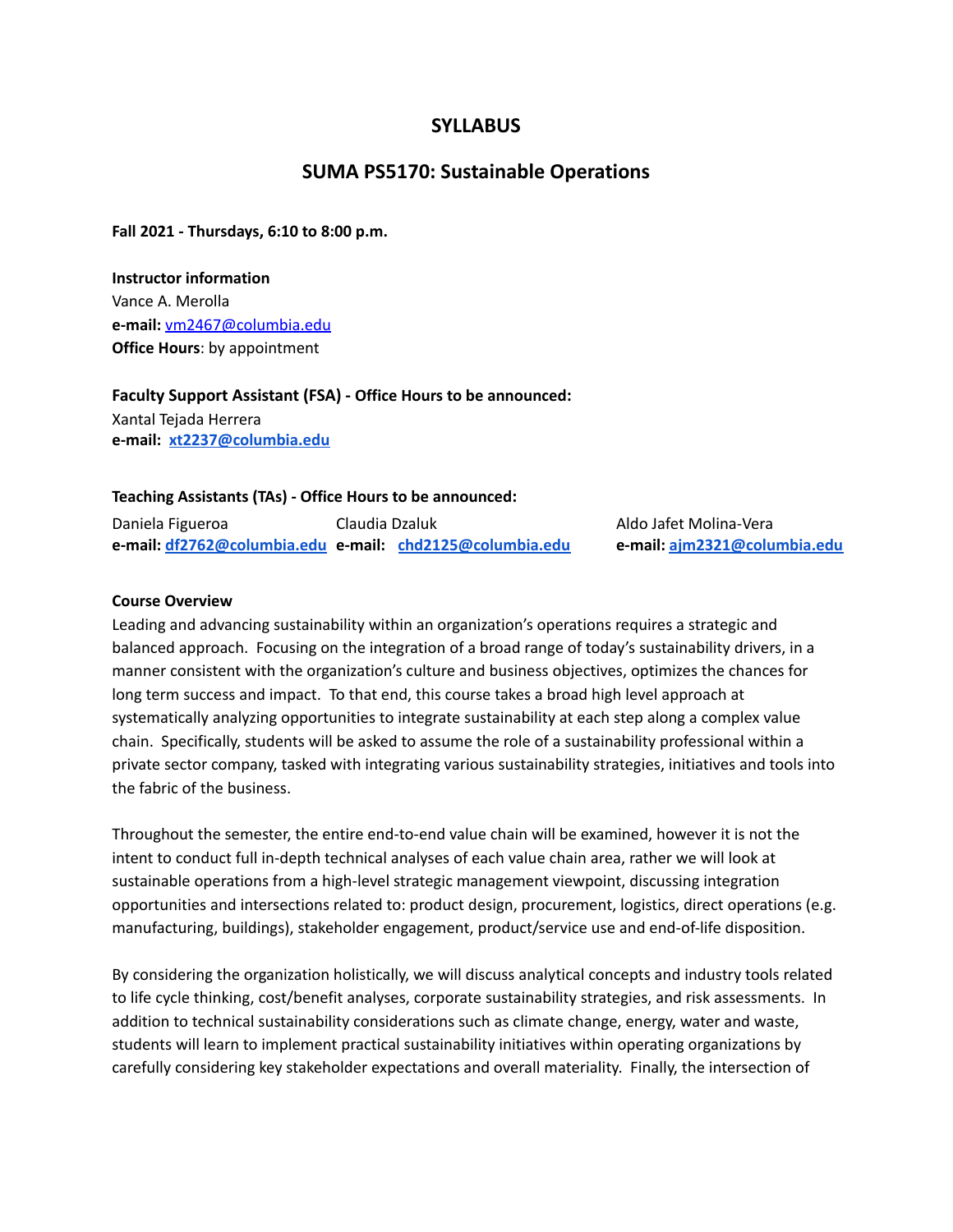sustainability and brand purpose will be explored, helping to find the sweet spot between sustainability science and creative/marketing communication.

Importantly, students will be challenged to think concretely about making choices and balancing elements of sustainability in an overall business context, and communicate in concise written and oral formats to critical internal and external stakeholders.

## **Key Learning Objectives**:

Sustainable Operations is a broad topic, applicable to nearly all sectors and organizations both public and private. This course will focus primarily on the private sector, however in order to address as many cross-sector themes as possible, we will look for meaningful operational sustainability elements applicable to most organizations, public and private. The primary learning objectives for students will include:

- Understand how to integrate business-driven Sustainable Operations across a value chain
- Learn to balance and align varying stakeholder (customers/consumers, NGOs, suppliers, employees and investors) expectations with business realities (both financial and cultural) and materiality
- Utilize life cycle thinking to prioritize sustainability efforts
- Gain practical experience in the application of various real-world sustainability tools related to carbon footprint analysis, energy efficiency, product sustainability, sustainable buildings, water risks and supplier engagement
- Understand the opportunities related to developing a Sustainability Strategy Framework and integrating sustainability into an organization's or brand's purpose, by leveraging both sustainability science and creative marketing
- Learn to communicate Sustainable Operations implications and business benefits in simple, effective and authentic ways, and to present clear business-focused updates to executive management

# **Course Structure**

As a way to help develop practical Sustainable Operations skills, the course will utilize three (3) distinct (fictional) private sector companies in the following business sectors: consumer goods, hospitality and food/beverage. Student teams will be assigned to these business sectors, and will be given real-world scenarios and data to utilize throughout the course. Team-based midterm and final presentations will be required as a way to share ideas and illicit discussion/debate on various strategies.

The course will be structured into the following main sections: **Science, Stakeholders, and Engagement**

● Science: Understanding Value Chain Impacts: We will begin by examining end-to-end operational aspects of sustainability through the lens of greenhouse gases (GHGs), to help identify potential "hotspots" where focus might bring greatest value. This section will also cover: facility operations & manufacturing, procurement & logistics, and product use & end-of-life. Students will be challenged to complete assignments related to carbon footprint analysis, product sustainability and sustainable buildings (LEED).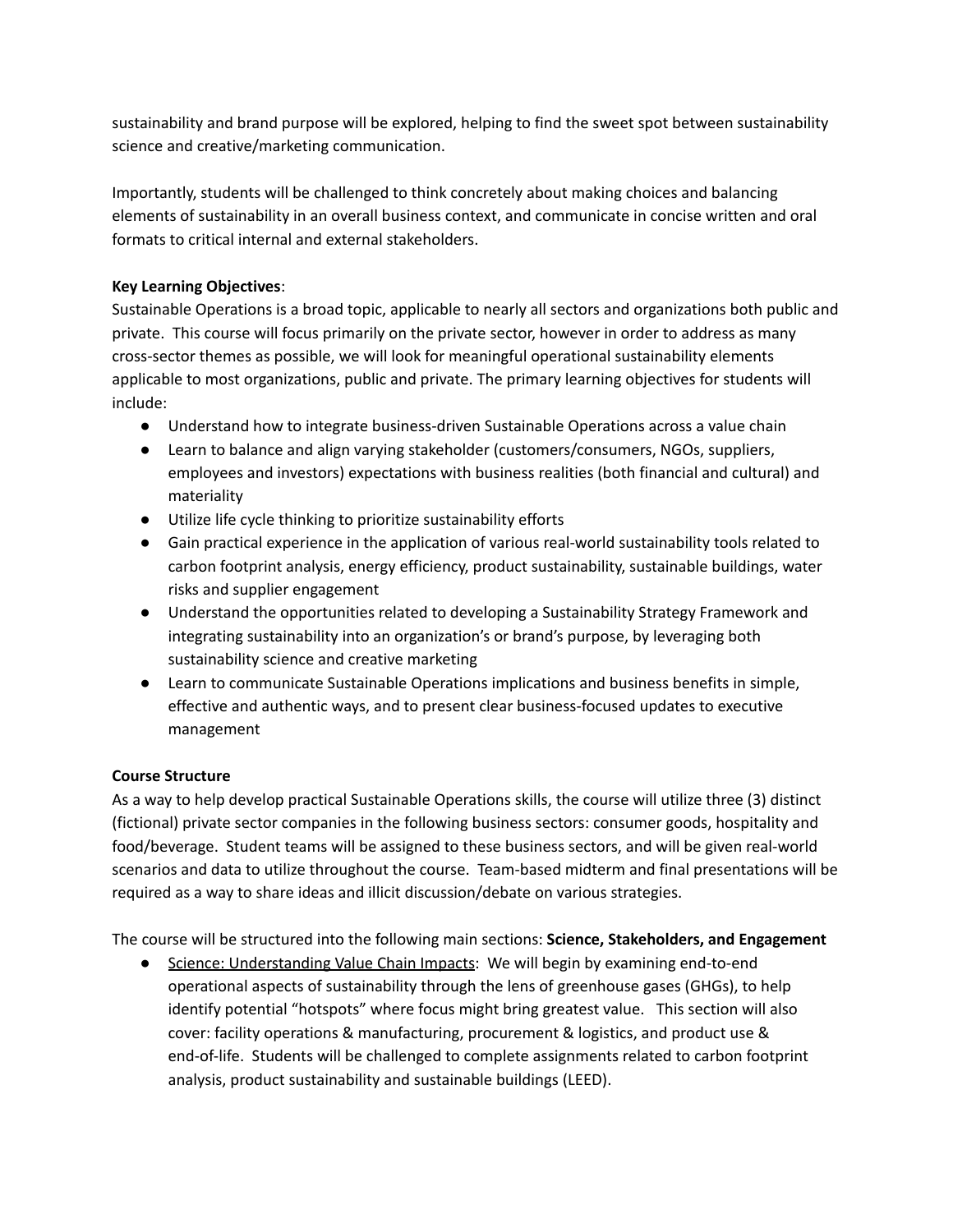- Stakeholders: Focus on Materiality: Through critical analysis of various internal and external stakeholder (customers/consumers, employees, NGOs, suppliers, and investors) expectations and material business issues, this section will provide the backdrop to formulate successful sustainable operations strategies. Utilizing the private sector organizations assigned, teams will be challenged to complete activities related to designing and developing more sustainable products, tackle high-impact NGO priorities, assess supplier water and climate risks (using WRI tools), and respond to investor ESG reporting frameworks and surveys (e.g. CDP, TCFD, SASB).
- Engagement: Communication to Drive Action: In this final section of the course, we will focus on developing effective sustainability communications and actions built upon the foundational hotspot and material issues identified in sections 1 & 2. Student teams will be challenged to develop a sustainability strategy framework and present it along with clear business-focused sustainability goals, key metrics, and messaging, then "tell their story" in the form of Executive Management team presentations.

**GUEST SPEAKERS: As a way to broaden the real-world aspects of the course, various industry practitioners will be invited to provide the class with their Sustainable Operations experiences and perspectives throughout the semester**

#### **Course Schedule**

• Week 1 (Sept 9) – Introduction to Sustainable Operations

#### **Section 1: Science: Understanding Value Chain Impacts**

- Week 2 (Sept 16) The Value Chain Footprint
- Week 3 (Sept 23) Facility Operations: Energy & Waste
- Week 4 (Sept 30) Responsible Sourcing & Supply Chains
- Week 5 (Oct 7) Product Use and Packaging
- Week 6 (Oct 14) MIDTERM: TEAM PRESENTATIONS

#### **Section 2: Stakeholders: Focus on Materiality**

- Week 7 (Oct 21) Materiality, Stakeholders & Partnerships
- Week 8 (Oct 28) NGOs: Tackling high-impact priorities
- Week 9 (Nov 4) Suppliers: Assessing Water & Climate Risks
- Week 10 (Nov 11) Investors: Surveys and Standards

## **Section 3: Engagement: Communication to Drive Action**

- Week 11 (Nov 18) Customers/Consumers: Brand Purpose and beyond
- HOLIDAY (Nov 25) Thanksgiving (no class)
- Week 12 (Dec 2) Sustainability Strategy and Storytelling
- Week 13 (Dec 9) Course Summary & Team Communications
- Week 14 (Dec 16) FINAL EXAM: TEAM PRESENTATIONS (note: class from 6:10-9:00pm)

#### **Method of Grading and Evaluation**

- **1. Individual Assignments – 70%**
- **2. Midterm Presentations – 10%**
- **3. Final Exam Presentations – 20%**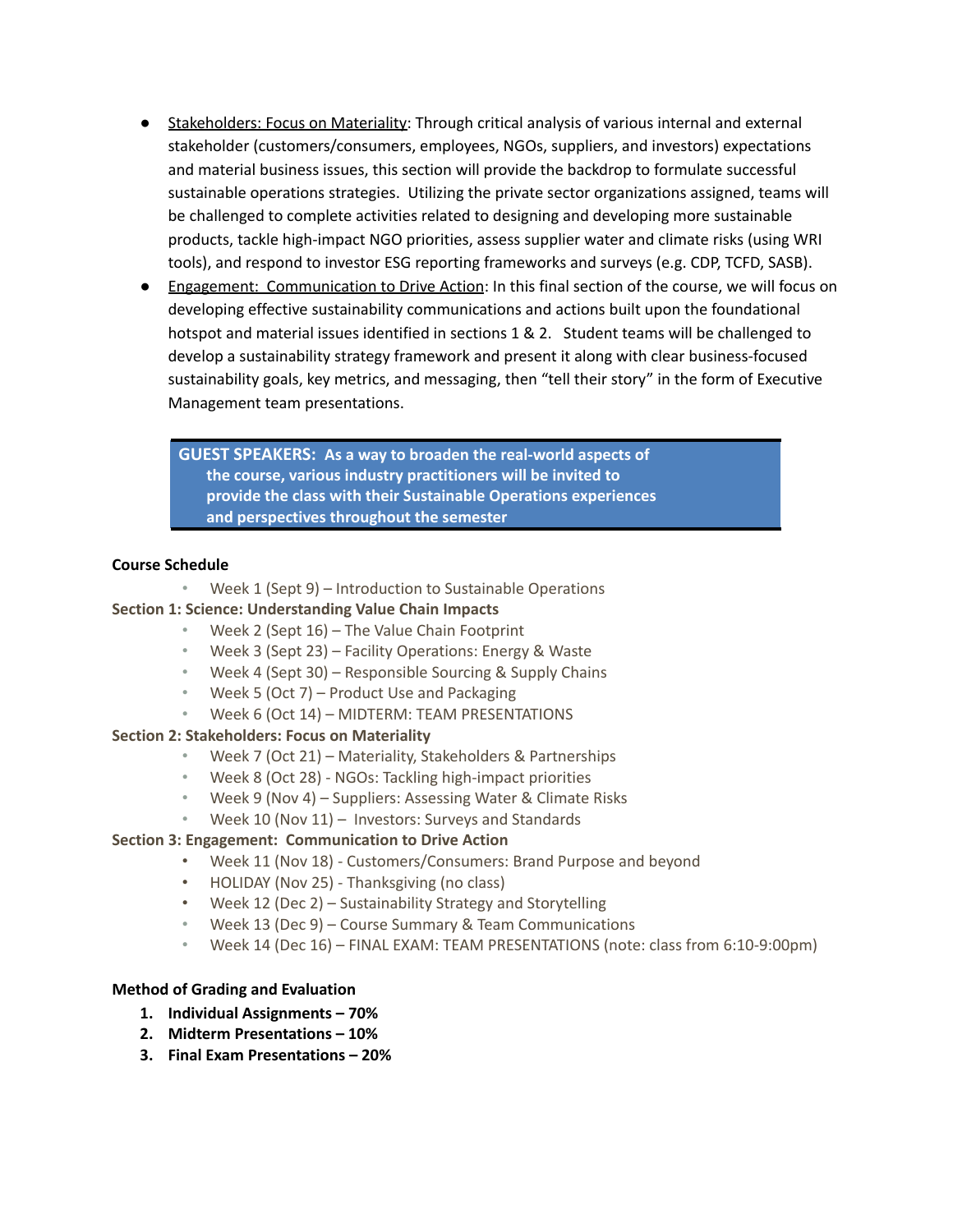Grade Point System: the following identifies how points will be awarded and translated into letter grades for the course, consistent with the SPS program:

| $A+$  | 100%     | to 98% |
|-------|----------|--------|
| A     | < 98%    | to 93% |
| $A -$ | < 93%    | to 90% |
| $B+$  | $< 90\%$ | to 87% |
| B     | $< 87\%$ | to 83% |
| $B -$ | $< 83\%$ | to 80% |
| $C+$  | $< 80\%$ | to 77% |
| C     | $< 77\%$ | to 73% |
| $C-$  | < 73%    | to 70% |
| D     | $< 70\%$ | to 60% |
| F     | $<60\%$  | to 0%  |

## **Course Assignments and Point Scoring**

 $\boldsymbol{\checkmark}$  Individual Assignments (70 points)

Five (5) individual exercises will be assigned to students as follows:

- 1. GHG Value Chain Footprint (15 points)
- 2. LEED Scorecard & TRUE Zero Waste analysis (10 points)
- 3. Science-based Targets (15 points)
- 4. Supplier Water Risk Mapping (15 points)
- 5. Sustainability Strategy Framework (15 points)

#### $\boldsymbol{\checkmark}$  Midterm & Final (30 points)

Two (2) team presentations will be assigned as follows:

- 1. Midterm Team Presentations: Senior Management briefing on Value Chain Analysis (10 points)
- 2. Final Team Presentations: Sustainable Operations Strategy Executive Summary (20 points)

#### **Assignment Grading Criteria**

A series of technical analyses and written management email memos will be assigned throughout the course. Additionally, two team oral presentations will be required.

#### *Grading Criteria for Written Assignments:*

● Evaluated on a scale of 100 points using the following guidelines: 20 points for spelling, grammar, and the overall quality and clarity of the writing. 20 points for adherence to assigned format. 60 points for data analysis (where applicable), persuasiveness and effectiveness in communicating all key messages and meeting the objectives of the assignment.

#### *Grading Criteria for Verbal Presentations*:

**●** The midterm and final team presentations will be graded on a scale of 100 points using the following guidelines: 20 points for technical analysis. 30 points for overall quality and clarity of written materials – including ppt slides. 50 points for overall quality and clarity of the verbal presentation – including adherence to format guidelines, delivering within the prescribed time limit, and presentation effectiveness as related to the assigned objectives.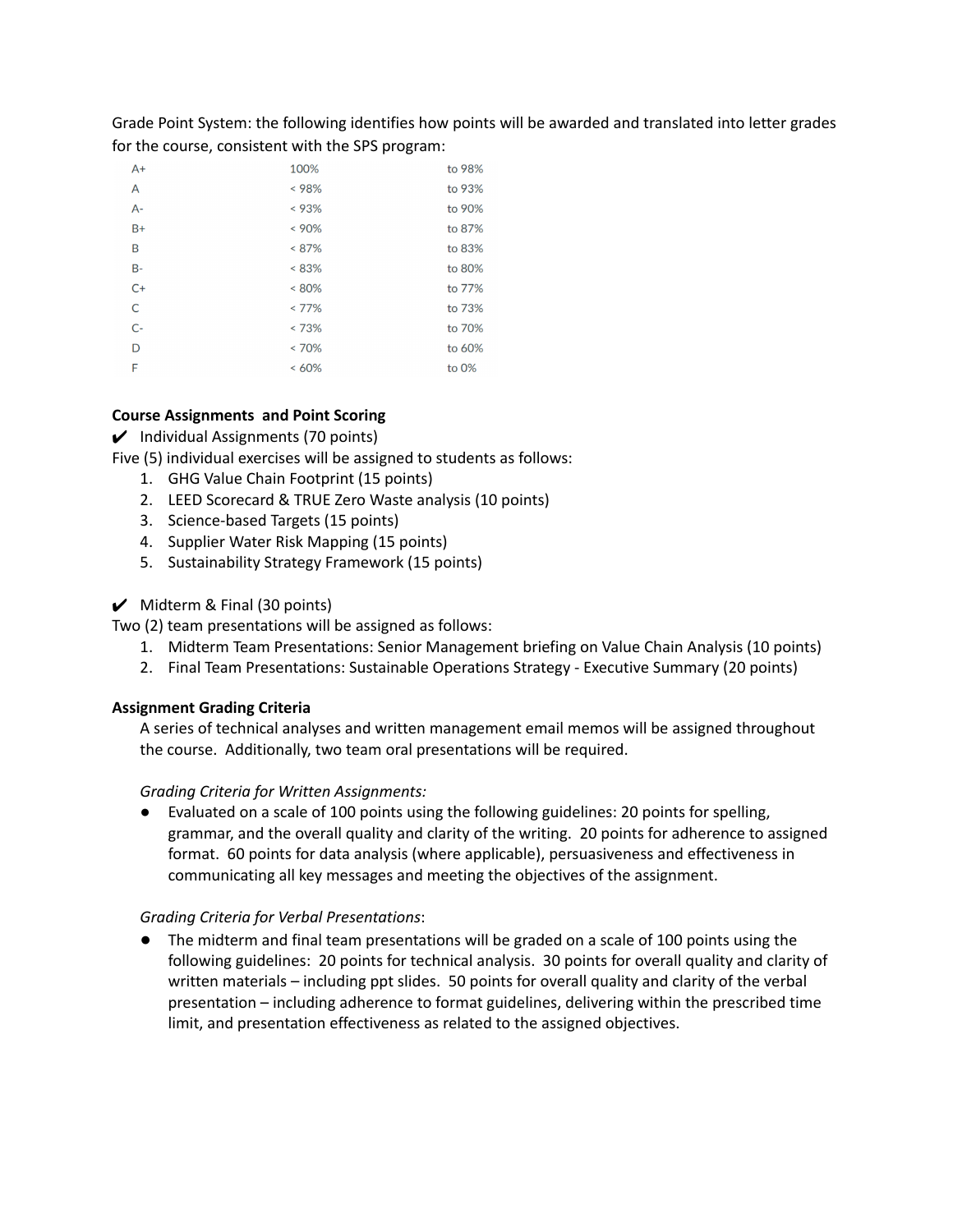#### **Course Readings**

A variety of sources including journal articles, videos, webinars and websites will be used throughout this course. Documents can be found either on Canvas or electronically. Readings should be completed prior to the appropriate session to help better inform the lecture and discussion.

#### **Late Assignment Policy**

Assignments are due on the dates/times identified. One letter grade will be deducted from any assignment submitted after the due date/time. No assignment will be accepted after return of graded results to the class or after in-class review of the assignments, as well as after the deadline for submitting final grades.

#### **Incompletes**

As outlined in the School's grading and academic starts policy, "A grade of 'I' (incomplete) is a temporary grade indicating failure to complete assigned work. The mark is given only upon the request of the student and at the discretion of the instructor. The student and faculty member must sign a completed 'Request for Grade of Incomplete Form' before the final class session. The 'I' must be removed within one year after the end of the semester in which the student received the grade. Students seeking an extension of this time limit must have the approval of the instruction and successfully petition of the director of their program. If no petition is made, or if the petition is unsuccessful, the grade is changed to an N-Permanent Incomplete- which remains on the student's permanent record.

#### **Academic Integrity**

The School of Continuing Education does not tolerate cheating and/or plagiarism in any form. Those students who violate the Code of Academic and Professional Conduct will be subject to the Dean's Disciplinary Procedures. The Code of Academic and Professional Conduct can be viewed online: http://ce.columbia.edu/node/217

Please familiarize yourself with the proper methods of citation and attribution. The School provides some useful resources online; we strongly encourage you to familiarize yourself with these various styles before conducting your research: http://library.columbia.edu/help/howto/endnote.html Violations of the Code of Academic and Professional Conduct will be reported to the Associate Dean for Student Affairs.

## **Accessibility Statement**

Columbia is committed to providing equal access to qualified students with documented disabilities. A student's disability status and reasonable accommodations are individually determined based upon disability documentation and related information gathered through the intake process. For more information regarding this service, please visit the University's Health Services website: http://health.columbia.edu/services/ods/support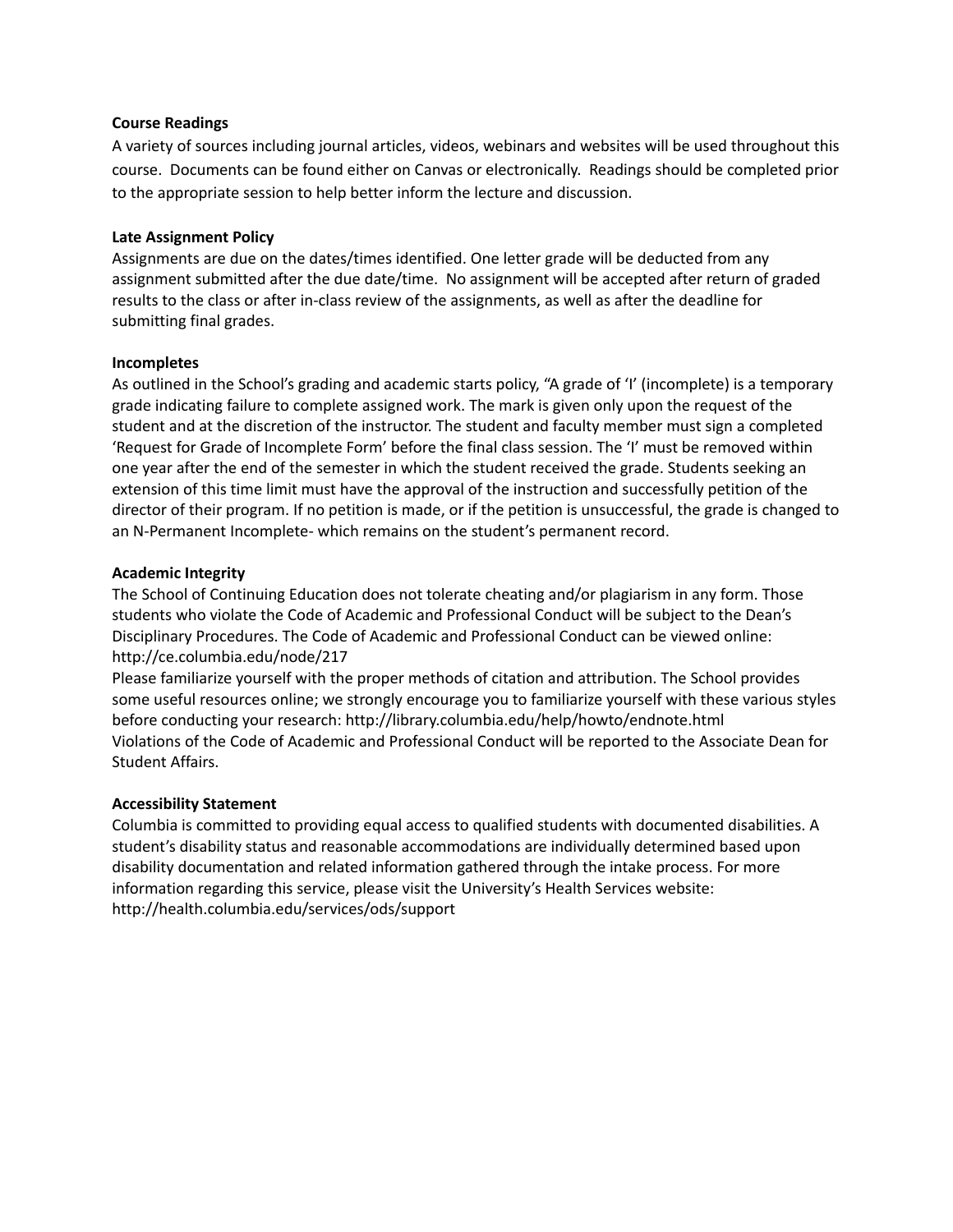# ❖ **Course Schedule Details**

#### **Week 1: Introduction to Sustainable Operations**

The first class will be dedicated to personal introductions, discussing course approach & objectives, aligning expectations and previewing course materials & assignments.

#### **This Week's Objectives:**

- Provide an overview of the Sustainable Operations course and approach
- Align on class objectives, course structure, and grading
- Review business sector organizational profiles & course assignments
- Discuss Ray Andersen TED Talk

#### **Preparation prior to class:**

● **REQUIRED**: TED Talk - The Business Logic of Sustainability; Ray Anderson (Feb 2009); 15:54min [http://www.ted.com/talks/ray\\_anderson\\_on\\_the\\_business\\_logic\\_of\\_sustainability?language=en](http://www.ted.com/talks/ray_anderson_on_the_business_logic_of_sustainability?language=en)

● **SUGGESTED**: Review the three (3) fictitious organizational profiles assigned within the Consumer Goods, Hospitality, and Food/Beverage sectors (.xls files posted on Canvas).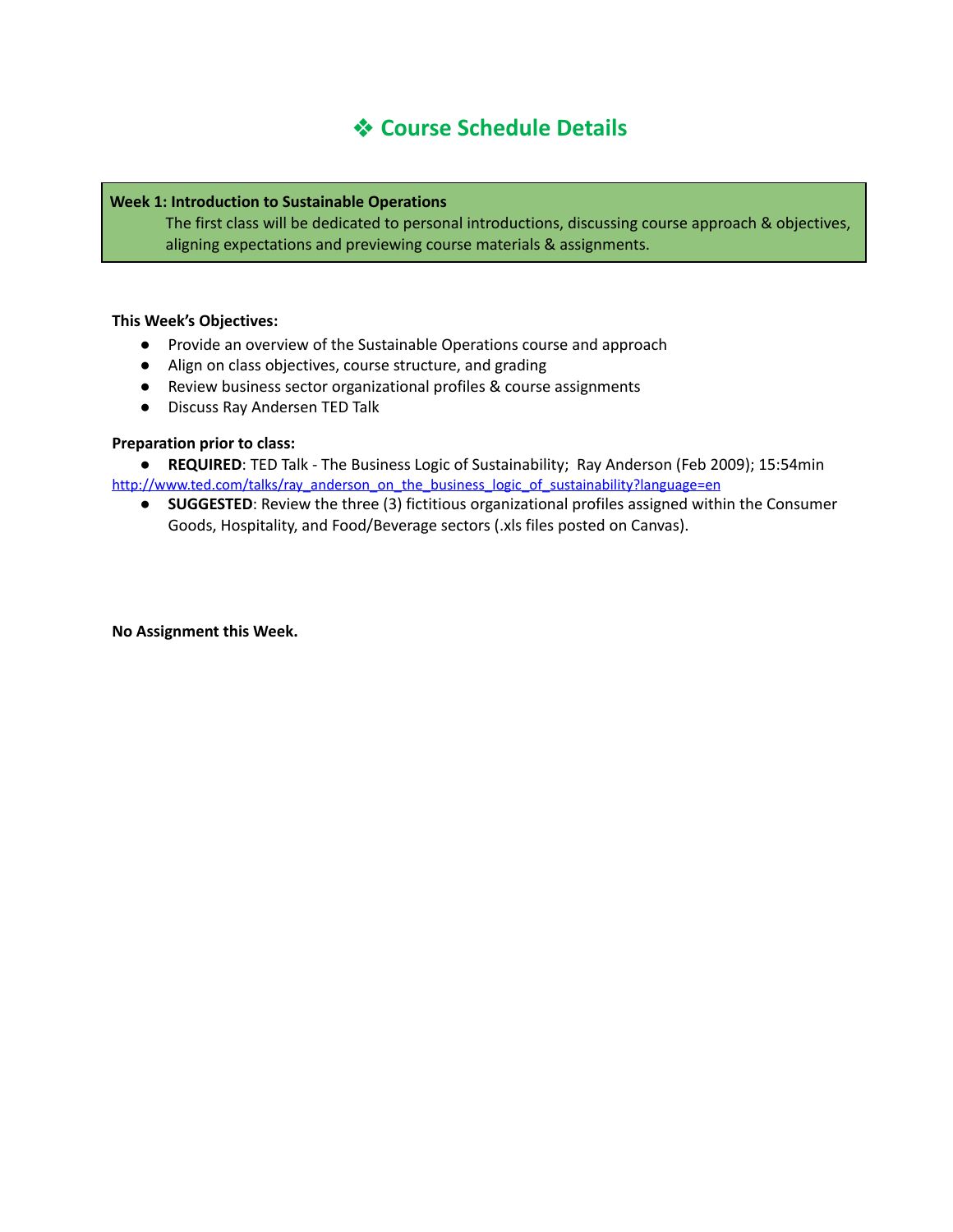# ❖ **Course Section 1 - Science: Understanding Value Chain Impacts**

#### **Week 2: The Value Chain Footprint**

We will examine end-to-end operational aspects of sustainability through the lens of greenhouse gases (GHGs), keeping in mind that this approach may also be applied equally to numerous sustainability aspects beyond climate. This exercise will be highlighting a strategy of identifying potential "hotspots" where focus may bring greatest business and environmental value.

#### **This Week's Objectives:**

- Understand the importance of taking a holistic view at an operational footprint (in this case via GHGs) to help identify areas of focus aligned with business goals
- Review how to analyze basic operational energy usage data (e.g. Scope 1 & 2) and convert to GHG emissions
- Appreciate the wide range of impacts associated with end-to-end operational GHGs (e.g. Scope 3 emissions), and gain experience utilizing practical industry approaches and tools (e.g. GHG Protocol and WRI Scope 3 Analyzer)

#### **Preparation prior to class:**

- **REQUIRED**: Read *How Much Carbon Comes From a Liter of Coke? Companies Grapple With Climate Change Math* [https://www.wsj.com/articles/climate-change-accounting-for-companies-looms-with-all-its-com](https://www.wsj.com/articles/climate-change-accounting-for-companies-looms-with-all-its-complexities-11628608324?st=giugt3cfj606st9&reflink=article_email_share) [plexities-11628608324?st=giugt3cfj606st9&reflink=article\\_email\\_share](https://www.wsj.com/articles/climate-change-accounting-for-companies-looms-with-all-its-complexities-11628608324?st=giugt3cfj606st9&reflink=article_email_share)
- **SUGGESTED**: Review WRI/WBCSD's *Greenhouse Gas Protocol: A Corporate Accounting and Reporting Standard* Revised Edition (Introduction and Chapters 1-4) <https://ghgprotocol.org/sites/default/files/standards/ghg-protocol-revised.pdf>
- **SUGGESTED**: Review real-world company sustainability reports & corporate websites in the following business sectors (available on company websites, under Sustainability):
	- Consumer Products: Colgate-Palmolive, Procter & Gamble, Unilever
	- Hospitality: Marriott , Wyndham Worldwide, Xanterra
	- Food/Beverage: Pepsico, Coca-Cola, Mondelez

## **Individual Assignment #1: GHG Value Chain Footprint (15 points) due Week 4**

This assignment will utilize industry accepted practices and tools to develop a topline GHG Footprint analysis for direct (Scope 1), indirect (Scope 2) and other (Scope 3) GHG emissions. Students will use their assigned organization's energy usage data and GHG factors provided to estimate the total annual GHG emissions associated with Scope 1 & 2 sources. Then, using the online World Resources Institute (WRI) Scope 3 Evaluator tool students will develop estimated GHG emissions associated with all 15 applicable categories of Scope 3 emissions.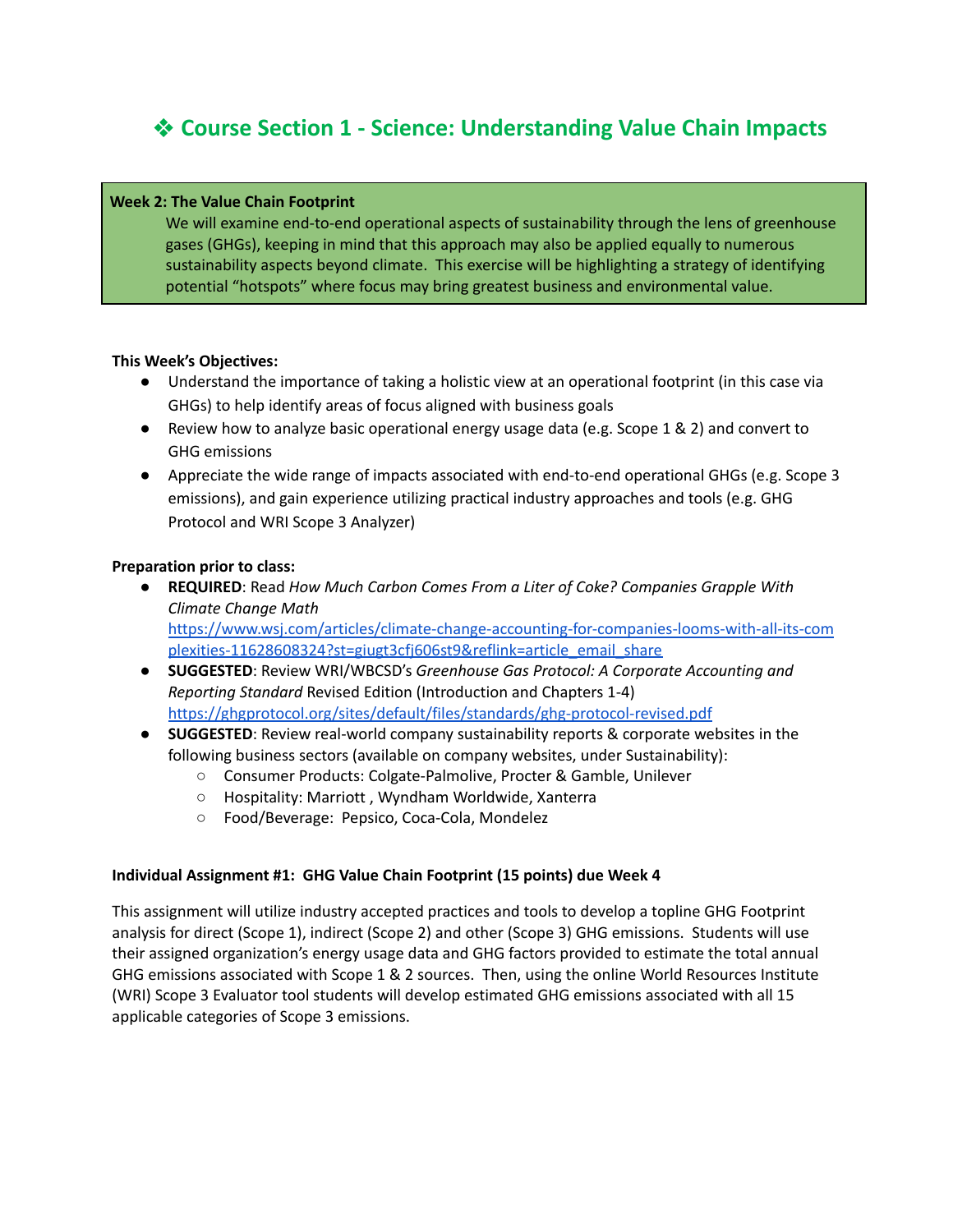## **Week 3: Facility Operations - Energy & Waste**

Focus will be on understanding the importance, from both an environmental and economic perspective, of investing in energy reduction & efficiency, and renewable energy projects for your facility operations. Additionally, we will explore both technical and marketing opportunities related to operational waste reduction and green building strategies, by leveraging the USGBC's TRUE Zero Waste and LEED certification programs.

#### **This Week's Objectives:**

- To underscore the criticality of energy efficiency to Sustainable Operations
- Learn strategies to leverage cost to drive energy efficiency and renewable energy projects within an organization's typical ROI
- Analyze a preliminary LEED Scorecard**,** including technical feasibility and cost implications, related to a newly proposed facility in your organization
- Discuss the USGBC's TRUE Zero Waste certification program

## **Preparation prior to class:**

- **REQUIRED**: Read *Why LEED*: <https://www.usgbc.org/leed/why-leed>
- **REQUIRED**: Read about TRUE Zero Waste Certification: <https://true.gbci.org/sites/default/files/resources/TRUE%20Recertification%20Guide.pdf>
- **SUGGESTED**: Visit US EPA ENERGY STAR website Energy Strategies for Buildings & Plants <http://www.energystar.gov/buildings>; and US EPA ENERGY STAR Energy Treasure Hunt Guide [http://www.energystar.gov/sites/default/files/buildings/tools/Energy\\_Treasure\\_Hunt\\_Guide\\_Jan](http://www.energystar.gov/sites/default/files/buildings/tools/Energy_Treasure_Hunt_Guide_Jan2014.pdf) [2014.pdf](http://www.energystar.gov/sites/default/files/buildings/tools/Energy_Treasure_Hunt_Guide_Jan2014.pdf)

## **Individual Assignment #2: LEED Scorecard & TRUE Zero Waste Analysis due Week 5**

This assignment has students review a preliminary LEED v4 Scorecard and cost estimates from a LEED consultant, and provide recommendations related to sustainable building practice options for a new facility being built in India. Additionally, a basic review of the USGBC's TRUE Zero Waste program and requirements will be included in the analysis and management recommendations.

## **Team Assignment #1: MIDTERM TEAM PRESENTATIONS – Value Chain Analysis: Senior Management Briefing due Week 6**

Each of the teams will prepare and present a 12-minute Senior Management briefing summarizing their Value Chain GHG Footprint findings, peer benchmarking observations, and recommendations related to sustainable operations areas of focus which would bring greatest business value. The presentations will be followed by a 5-minute question/answer session.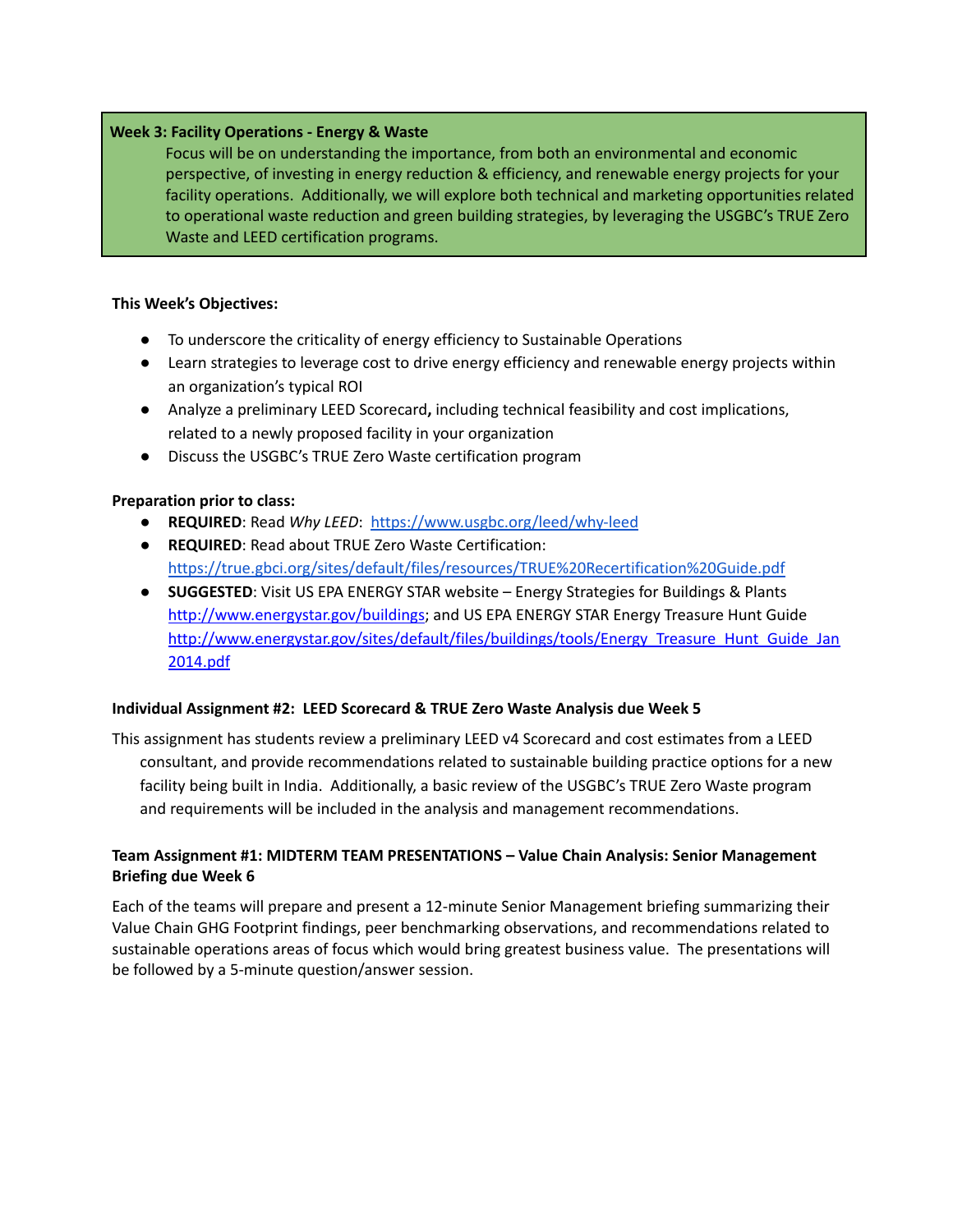## **Week 4: Responsible Sourcing & Supply Chains**

Organizations engaged in sustainability must think and act beyond the walls of their own operations. Utilizing the results from the GHG footprint exercise conducted for our organizations, we will examine and discuss the opportunities related to suppliers and materials.

#### **This Week's Objectives:**

- Review the results of the GHG Footprint exercise assigned in Week 2 with focus on the Supplier aspects
- Discuss the business importance, risks, opportunities, strategies and practicalities of engaging suppliers in sustainability
- Examine CDP Supply Chain as a leading model to engage suppliers

## **Preparation prior to class:**

- **REQUIRED**: Read McKinsey Article **"Starting at the source: Sustainability in supply chains"** [https://www.mckinsey.com/business-functions/sustainability/our-insights/starting-at-the-source](https://www.mckinsey.com/business-functions/sustainability/our-insights/starting-at-the-source-sustainability-in-supply-chains) [-sustainability-in-supply-chains](https://www.mckinsey.com/business-functions/sustainability/our-insights/starting-at-the-source-sustainability-in-supply-chains)
- **SUGGESTED:** Visit CDP Supply Chain website <https://www.cdp.net/supplychain>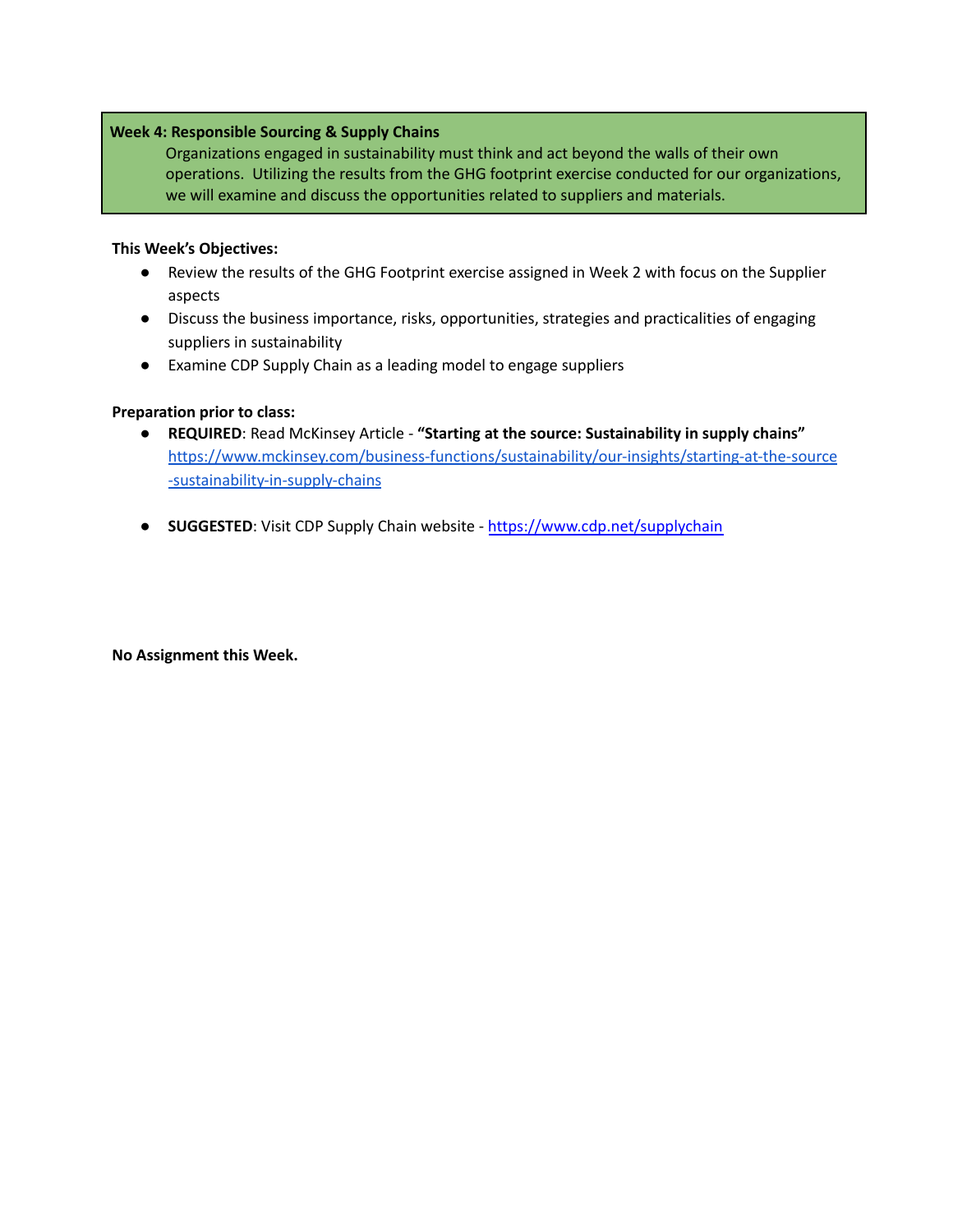## **Week 5: Product Use & Packaging**

The sustainability impacts stemming from the use of disposal of an organization's products and/or services can often be significant. Product design and material/ingredient choices combined with sourcing decisions and transparency choices affect the overall sustainability profile of an organization. Additionally, this can enable/disable the ability of suppliers, manufacturers and consumers to reduce their impacts.

## **This Week's Objectives:**

- Review the LEED Scorecard and TRUE Zero Waste Analysis assignment from Week 3
- Examine product sustainability aspects related to the design, use and disposal of an organization's products and/or services, with a focus on single use plastics

## **Preparation prior to class:**

- **REQUIRED**: Read Article CNN: 414 million pieces of plastic found on remote Australian islands <https://www.cnn.com/2019/05/16/asia/australia-plastic-islands-intl/index.html>
- **SUGGESTED**: Read Article Plastic Monsters (Nestle & Greenpeace) [https://www.greenpeace.org/international/story/21822/plastic-monsters-from-around-the-worl](https://www.greenpeace.org/international/story/21822/plastic-monsters-from-around-the-world-return-home-to-nestle/) [d-return-home-to-nestle/](https://www.greenpeace.org/international/story/21822/plastic-monsters-from-around-the-world-return-home-to-nestle/)
- **SUGGESTED**:
- Visit website Association of Plastic Recyclers <https://plasticsrecycling.org/>
- Visit website Closed Loop Fund <http://www.closedloopfund.com/>
- Visit website How2Recycle <http://www.how2recycle.info/>
- Visit website Sustainable Packaging Coalition <https://sustainablepackaging.org/>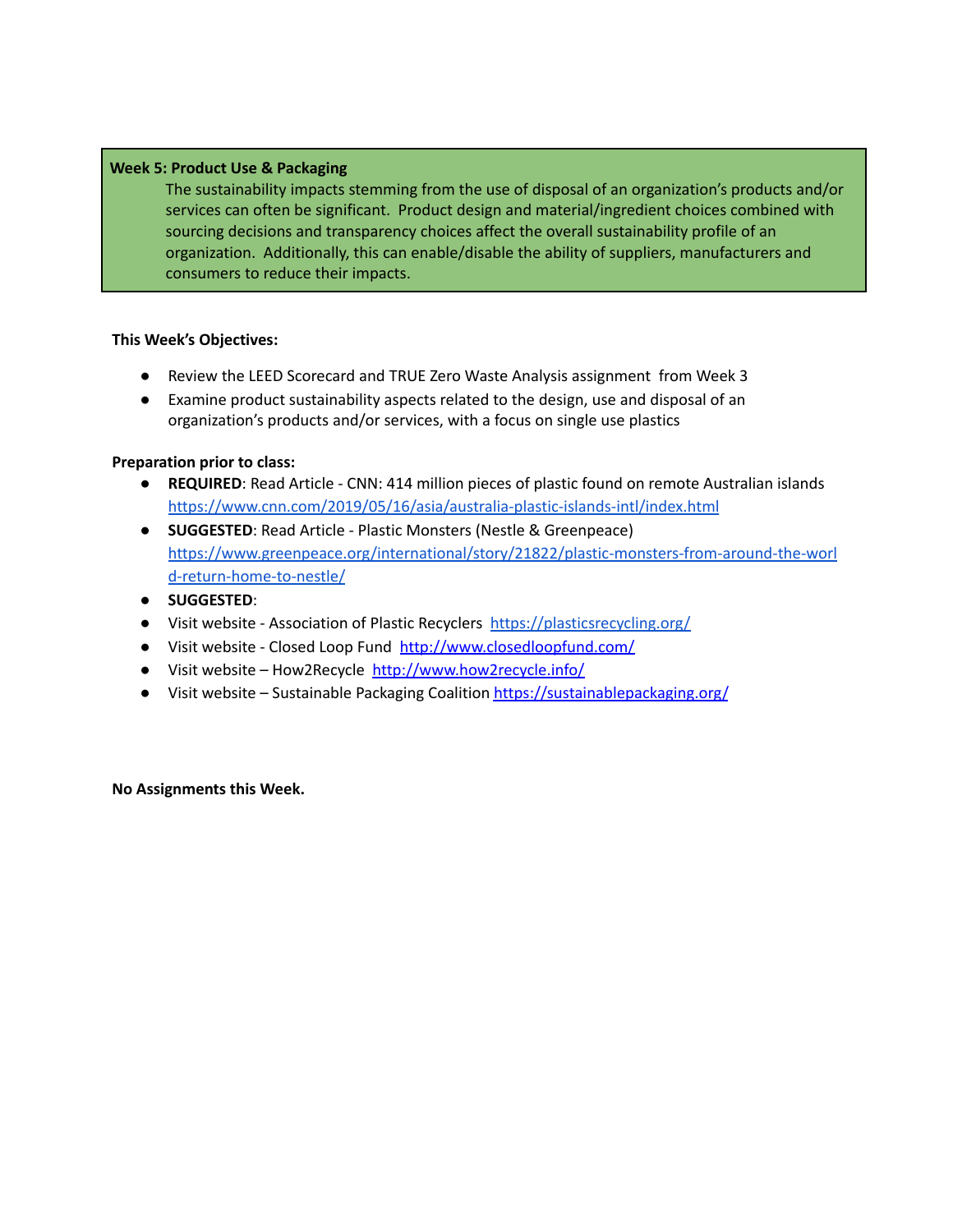## **Week 6: MIDTERM TEAM PRESENTATIONS - Value Chain Analysis: Senior Management Briefing**

Each of the 6 teams will present a 12-minute Senior Management briefing summarizing their Value Chain GHG Footprint findings, peer benchmarking observations, and recommendations related to sustainable operations areas of focus which would bring greatest business value. The presentations will be followed by a 5-minute question/answer session.

Note: the Senior Management team has allotted only 12 minutes on their agenda for your briefing. Your *presentations will be timed and the 12 minute limit will be strictly enforced, so not completing your presentation within the time limit will impact your grading evaluation.*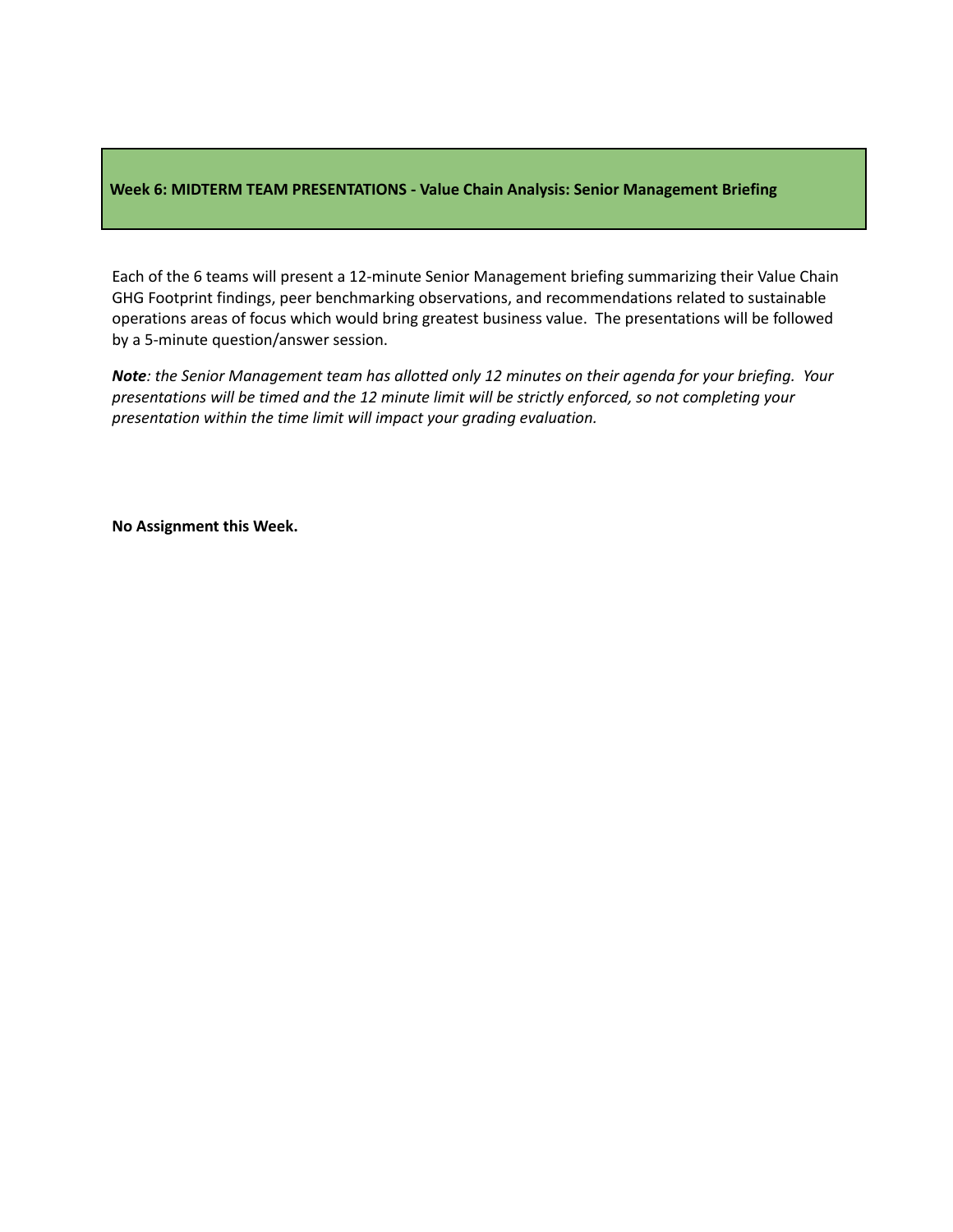# ❖ **Course Section 2: Stakeholders - Focus on Materiality**

#### **Week 7: Materiality, Stakeholders & Partnerships**

Following our analysis of the value chain in Section 1 of the course, we begin Section 2 with a focus on understanding material issues as well as key stakeholder agendas and expectations. Material issues have potentially significant implications related to a company's risk & opportunities, making them critical elements for decision making, strategy setting and reporting. We will examine some approaches to materiality assessments and begin to integrate insights into our company strategies.

#### **This Week's Objectives:**

- Transition from evaluating our footprints to understanding what issues are material to stakeholders both internally and externally
- Discuss Stakeholder Engagement within the context of understanding expectations and balancing with business realities and requirements
- Discuss various approaches to Materiality Assessments (GRI, SASB, IIRC)

#### **Preparation prior to class:**

- **● REQUIRED**: Read Triple Pundit **"The Business Benefits of Sustainability Partnerships"** <https://www.triplepundit.com/story/2018/business-benefits-sustainability-partnerships/13476>
- **● SUGGESTED**: Read *7 BASIC STEPS FOR CONDUCTING A SUCCESSFUL MATERIALITY ASSESSMENT [https://us.anteagroup.com/en-us/blog/7-basic-steps-conducting-successful-materiality-assessm](https://us.anteagroup.com/en-us/blog/7-basic-steps-conducting-successful-materiality-assessment) [ent](https://us.anteagroup.com/en-us/blog/7-basic-steps-conducting-successful-materiality-assessment)*
- **● SUGGESTED:** Review SASB Materiality Map <https://www.sasb.org/materiality/sasb-materiality-map/>

#### **Individual Assignment #3: Science-based Targets due Week 9**

This assignment involves the development of a Science-based Target (SBT) for Scope 1, 2 and 3 GHG emissions based on the criteria from the SBT Initiative. Students will be given GHG emissions data and then asked to use real-world modeling tools to estimate emissions reduction goals which are in conformance with leading climate science. Finally, students will propose a SBT statement which complies with all submission and technical criteria.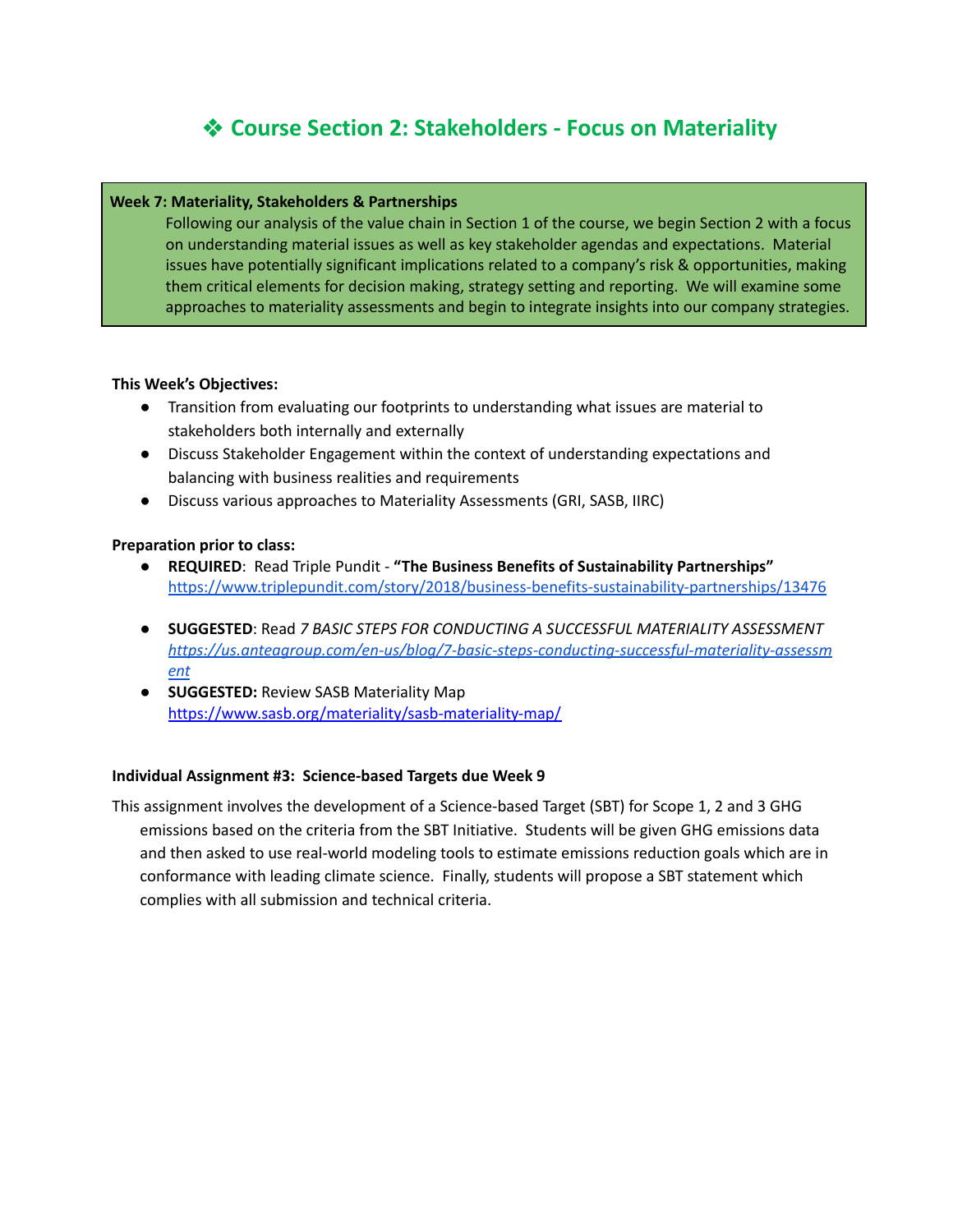## **Week 8: NGOs - Tackling High-impact Priorities**

Companies today engage with an increasing array of non-government organizations (NGOs) dedicated to driving various sustainability agendas. This week we will survey the current external NGO landscape, examine the business connections to the value chain, and discuss beneficial NGO engagement strategies.

## **This Week's Objectives:**

- Understand the role of NGOs in driving Sustainable Operations, and survey the current external landscape
- Through examination of our value chain model, discuss which NGO issues are most relevant to Sustainable Operations
- Discuss various strategies in balancing NGO engagement with overall business risks & goals

## **Preparation prior to class:**

● **REQUIRED**: Read Financial Times article - **"P&G urged to match best in class to avoid 'greenwash' label"**

<https://www.ft.com/content/4f807d17-2f95-4572-a7f4-50655fdda00e?shareType=nongift>

- **SUGGESTED**:
	- Visit World Resources Institute (WRI) website; <http://www.wri.org>
	- Visit Environmental Defense Fund (EDF) website; <https://www.edf.org/>
	- Visit Greenpeace website; <http://www.greenpeace.org/usa/>
	- Visit US Green Building Council (USGBC) website; <http://www.usgbc.org/>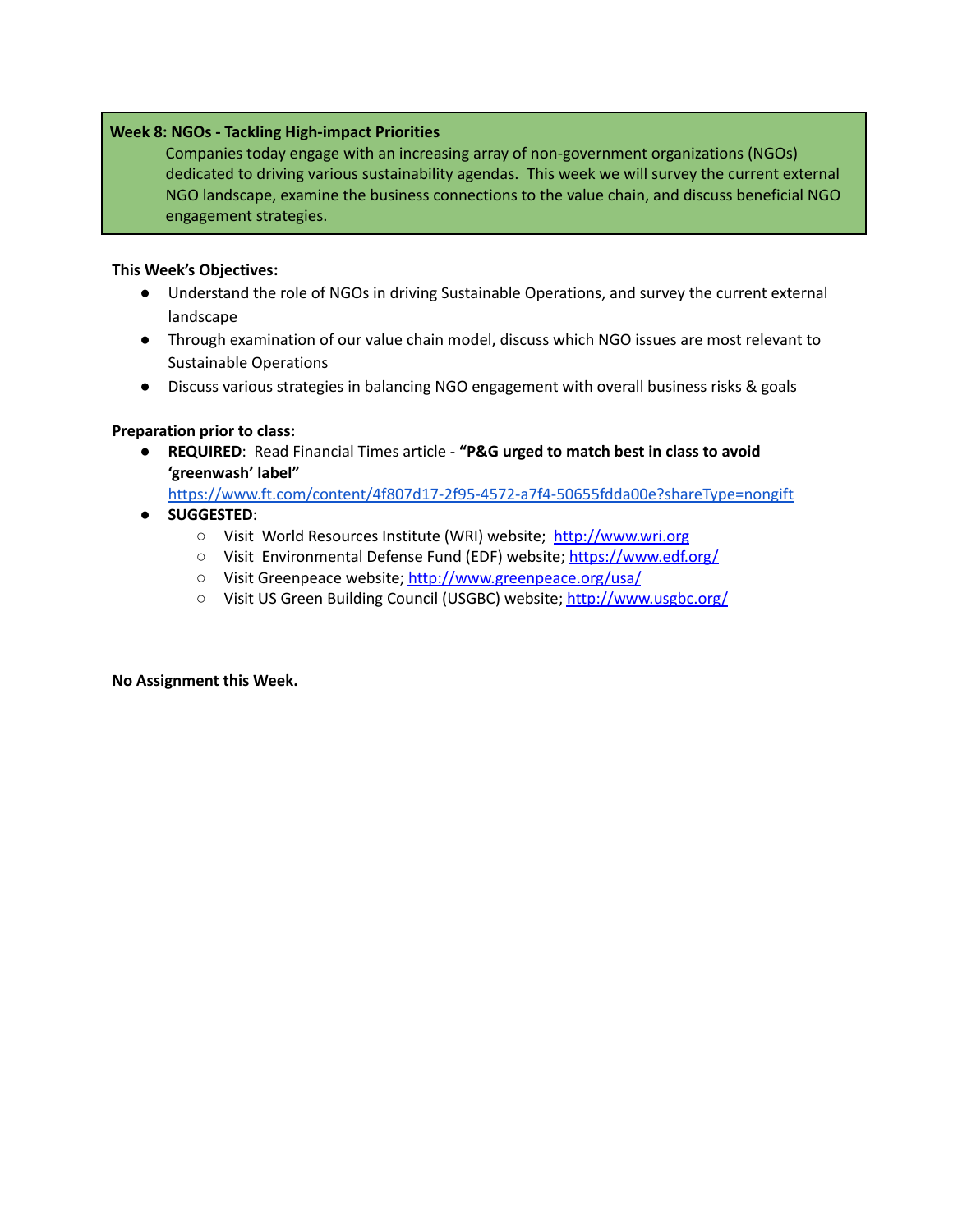## **Week 9: Suppliers - Assessing Water & Climate Risks**

Sustainable Operations are critically dependent upon understanding and managing the risks throughout the supply chain. This week we will examine approaches to analyzing and addressing water and climate risks associated with key material/service suppliers. An exercise using a real-world tool (World Resources Institute Aqueduct Water Risk Atlas) will be included.

#### **This Week's Objectives:**

- Discuss Stakeholder Engagement within the context of how best to partner with suppliers to gather critical input used to inform the assessment of current and future risks
- Understand the criticality of assessing and managing water and climate related risks associated with suppliers
- Learn the application of a real-world analytical tool (WRI's Aqueduct Water Risk mapping) in the supplier evaluation and selection process

#### **Preparation prior to class:**

- **REQUIRED**: Read Reuters article: **"An ever-drier world will unleash investment flood"** [https://www.reuters.com/article/us-global-water-breakingviews/breakingviews-an-ever-drier-w](https://www.reuters.com/article/us-global-water-breakingviews/breakingviews-an-ever-drier-world-will-unleash-investment-flood-idUSKBN1Z51MD) [orld-will-unleash-investment-flood-idUSKBN1Z51MD](https://www.reuters.com/article/us-global-water-breakingviews/breakingviews-an-ever-drier-world-will-unleash-investment-flood-idUSKBN1Z51MD)
- **SUGGESTED**: Visit WRI Aqueduct website <http://www.wri.org/our-work/project/aqueduct>
- **SUGGESTED**: Read: NY Times A Quarter of Humanity Faces Looming Water Crises <https://www.nytimes.com/interactive/2019/08/06/climate/world-water-stress.html>

## **Individual Assignment #4: Supplier Water Risk Mapping due Week 11**

In this assignment, students will utilize WRI's online Aqueduct water risk tool to map out the locations of 3 potential new suppliers in Mexico, obtain water risk data associated with these supplier locations, and then summarize the findings and report back to the Global Procurement team with relevant graphs/tables and recommendations.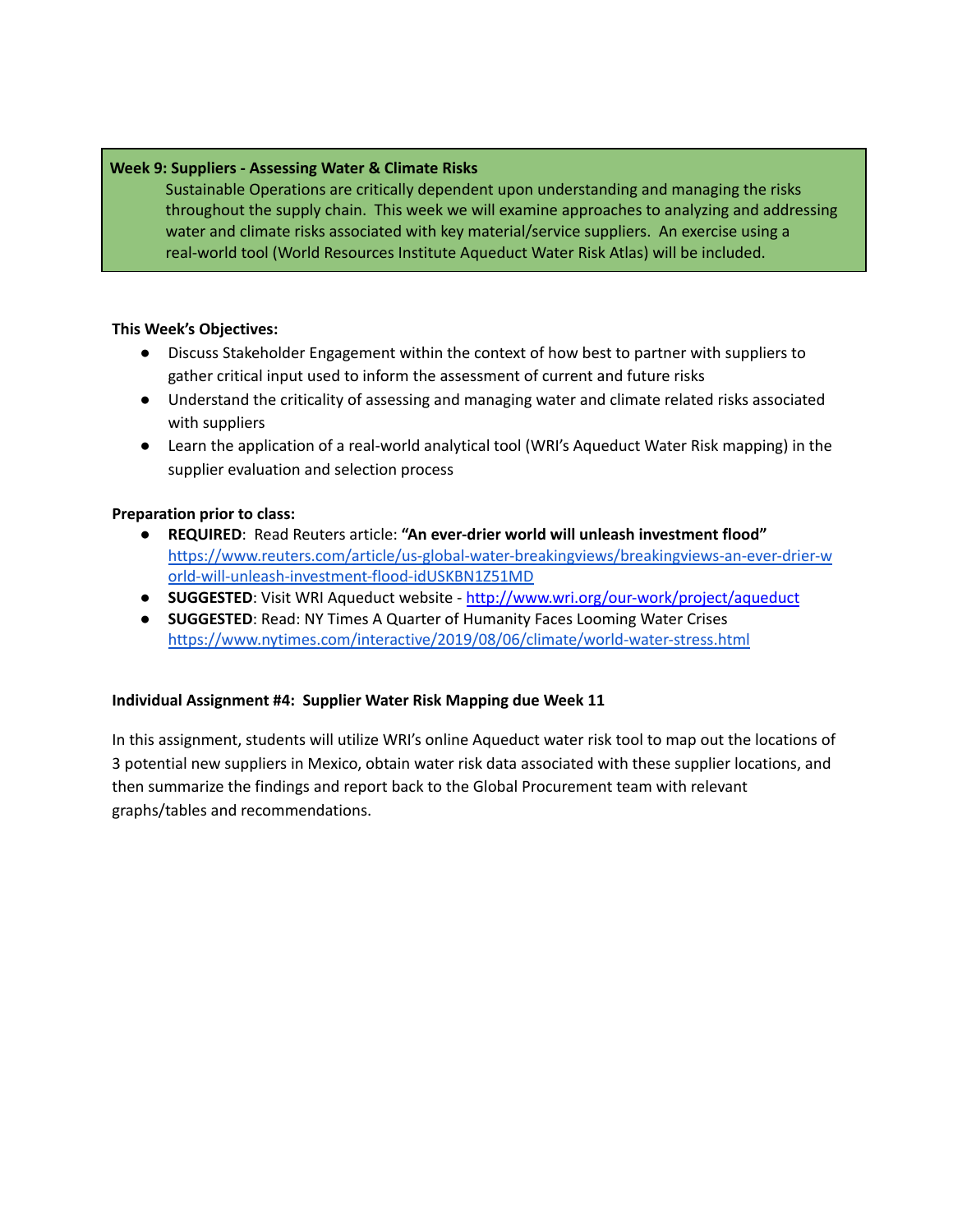## **Week 10: Investors - Surveys & Standards**

As sustainability becomes more deeply embedded into global business practices, the investment community is taking an increasingly active role. This week we will discuss how sustainable operations intersect with investor and shareholder expectations both from risk management and opportunity creation perspectives. We will review some leading investor-facing ESG frameworks (e.g. TCFD), surveys (e.g. CDP, DJSI) and accounting standards (e.g. SASB) to help frame the discussion.

## **This Week's Objectives:**

- Understand how investors view sustainability from both the risk management and opportunities creation perspectives
- Through review of the CDP investor surveys, gain an understanding of the breadth and depth of issues related to how institutional investors may act to reduce the long-term risks arising from environmental and social externalities
- Discuss investors as key stakeholders in driving sustainability, as well as how emerging accounting standards help to provide critical governance and support

## **Preparation prior to class:**

- **REQUIRED**: View TED talk *The Investment Logic for Sustainability* 12:19min [http://www.ted.com/talks/chris\\_mcknett\\_the\\_investment\\_logic\\_for\\_sustainability?language=en](http://www.ted.com/talks/chris_mcknett_the_investment_logic_for_sustainability?language=en)
- **SUGGESTED**: Read Blackrock letter *A Sense of Purpose* <https://www.blackrock.com/corporate/investor-relations/larry-fink-ceo-letter>
- **SUGGESTED**: Visit website: Sustainability Accounting Standards Board (SASB) website Principles; <http://www.sasb.org/approach/principles/>

# **Team Assignment #2: FINAL TEAM PRESENTATIONS – Sustainable Operations Executive Summary due Week 14**

## **(Submit PPT/Slides files on Wednesday Week 14 by 6pm, present to class on Thursday Week 14)**

As a more comprehensive followup to the executive briefing conducted in Week 6, each of the 6 teams will present a 20-minute Senior Management update summarizing their Sustainable Operations strategy, findings and recommendations, followed by a 5-minute question/answer session. With the limited amount of time, teams should focus their presentations on high-level learnings, strengths, opportunities and recommendations from the Science, Stakeholders and Engagement work conducted this semester. The audience includes your organization's CEO and COO, as well as management team leaders from finance, procurement, manufacturing/operations, human resources, corporate communications and sustainability.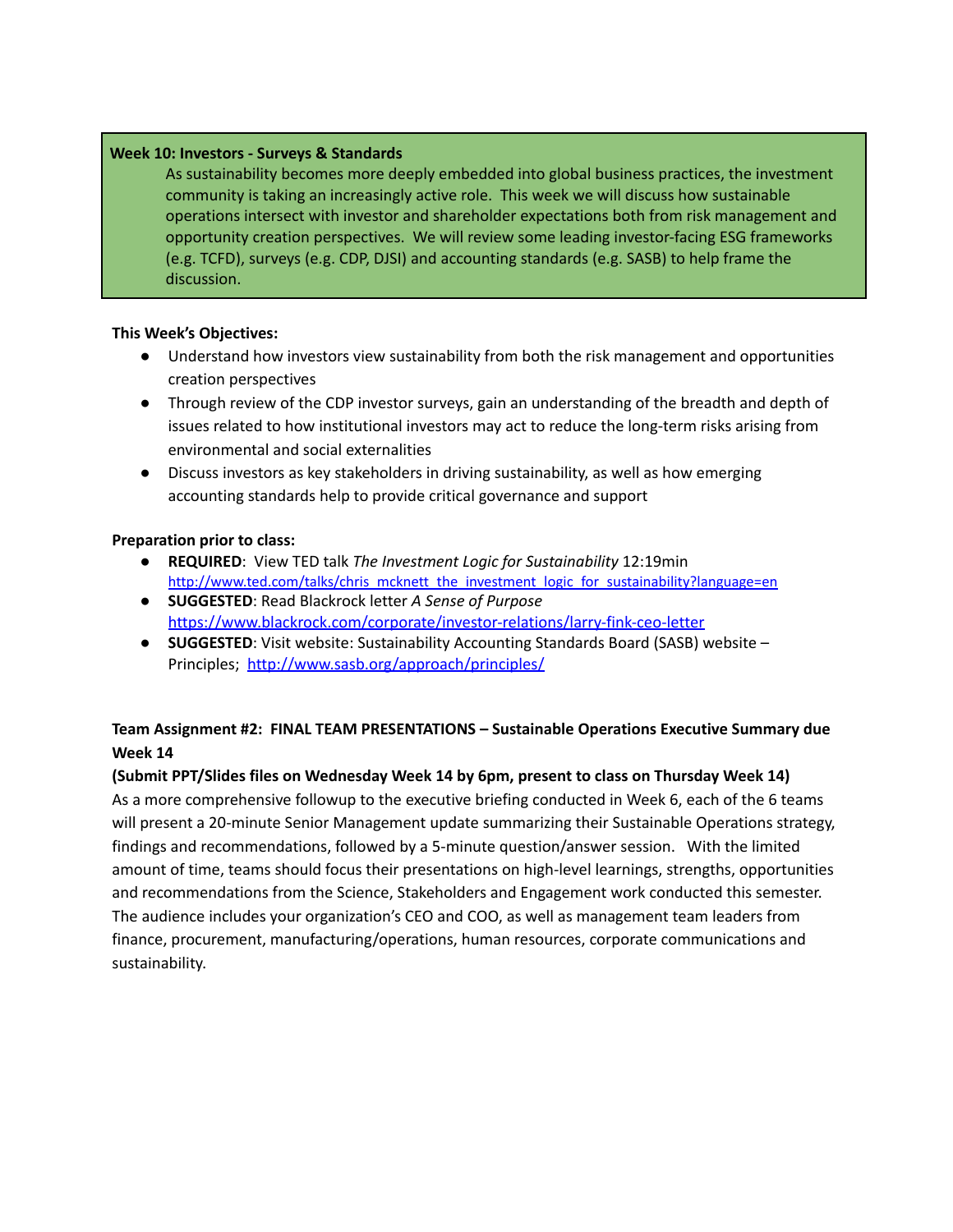# ❖ **Course Section 3: Engagement - Communication to Drive Action**

## **Week 11: Customers/Consumers - Brand Purpose and beyond**

This week we will listen to what our customers and consumers are telling us about sustainability in terms of expectations and relevance, and discuss how best to integrate those in balance with other business drivers. Additionally, we will explore the connections and opportunities related to integrating sustainability into a brand's purpose.

## **This Week's Objectives:**

- Review Assignment #4 on Supplier Water Risk Mapping
- Utilize the GHG Footprint developed in Section 1 to examine the impacts stemming from Consumer Use of Products/Service
- Discuss customer perspectives and related engagement strategies
- Explore approaches to integrate sustainability into Brand Purpose Models

## **Preparation prior to class:**

- **● REQUIRED**: Cargill FROM SOURCE TO TABLE: Understanding the Sustainable Consumer <https://www.cargill.com/doc/1432138927077/understanding-the-sustainable-consumer.pdf>
- **● SUGGESTED**: Huff Post Why is Walmart a Sustainability Leader? [https://www.huffpost.com/entry/why-is-walmart-a-sustainability-leader\\_b\\_5a329da5e4b00caf3](https://www.huffpost.com/entry/why-is-walmart-a-sustainability-leader_b_5a329da5e4b00caf3d59eae8) [d59eae8](https://www.huffpost.com/entry/why-is-walmart-a-sustainability-leader_b_5a329da5e4b00caf3d59eae8)
- **● SUGGESTED**: 5 Amazing Examples of Brands Purpose [https://www.huffingtonpost.com/jeff-charles/5-amazing-examples-of-bra\\_b\\_10107212.html](https://www.huffingtonpost.com/jeff-charles/5-amazing-examples-of-bra_b_10107212.html)
- **● SUGGESTED**: Practicing Purpose: How to Turn Social Purpose Into Growth [https://www.sustainablebrands.com/news\\_and\\_views/walking\\_talk/libby\\_maccarthy/practicing](https://www.sustainablebrands.com/news_and_views/walking_talk/libby_maccarthy/practicing_purpose_how_turn_social_purpose_growth) purpose how turn social purpose growth

## **Individual Assignment #5: Sustainability Strategy Framework due Week 13**

In this assignment, you will be asked to develop a Sustainability Strategy framework given a suggested process, format and content. Students will utilize the information provided on the General Company Info tab of their organizational profiles along with perspectives gained from the Science and Stakeholder sections of the course to help inform a meaningful sustainability strategy and positioning. The strategic framework will include a vision, sustainability territory, positioning statement, priority pillars, directional targets/ambitions, and foundational topics. In addition, you will develop a Sustainability Manifesto and strategy "tagline" meant to succinctly summarize the story of your sustainability strategy and ambitions.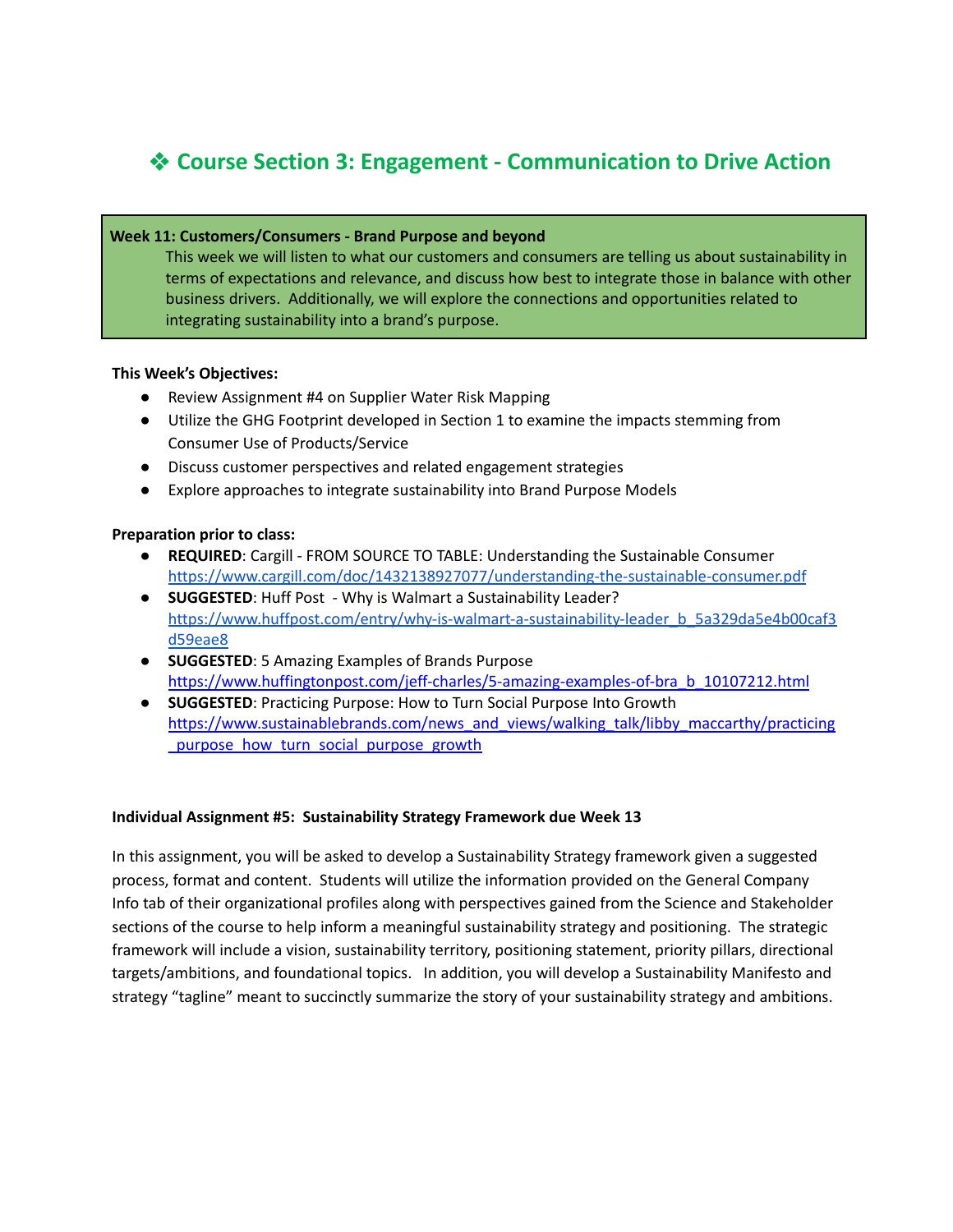## **Week 12: Sustainability Strategy & Storytelling**

As organizations work to develop sustainability strategies and initiatives, utilizing comprehensive frameworks and models can help ensure robust future-proof outcomes. This week we will discuss examples of sustainability strategic models, public reporting, and the importance of meaningful, authentic and transparent brand messaging and storytelling.

## **This Week's Objectives:**

- Appreciate the importance of and transparent public sustainability reporting
- Discuss how to develop a robust sustainability strategy framework
- Look at examples of sustainability marketing done right, and not so right

## **Preparation prior to class:**

- **REQUIRED**: Forbes article **" Your 2030 Sustainability Targets Are Wrong"** [https://www.forbes.com/sites/solitairetownsend/2020/06/07/your-2030-sustainability-targets-a](https://www.forbes.com/sites/solitairetownsend/2020/06/07/your-2030-sustainability-targets-are-wrong/#3bbcbdd5538c) [re-wrong/#3bbcbdd5538c](https://www.forbes.com/sites/solitairetownsend/2020/06/07/your-2030-sustainability-targets-are-wrong/#3bbcbdd5538c)
- **SUGGESTED**: *The Right Way for Companies to Publicize Their Social Responsibility Efforts* Harvard Business Review [https://hbr.org/2018/04/the-right-way-for-companies-to-publicize-their-social-responsibility-effo](https://hbr.org/2018/04/the-right-way-for-companies-to-publicize-their-social-responsibility-efforts) [rts](https://hbr.org/2018/04/the-right-way-for-companies-to-publicize-their-social-responsibility-efforts)
- **SUGGESTED**: website <https://sustainablebrands.com/>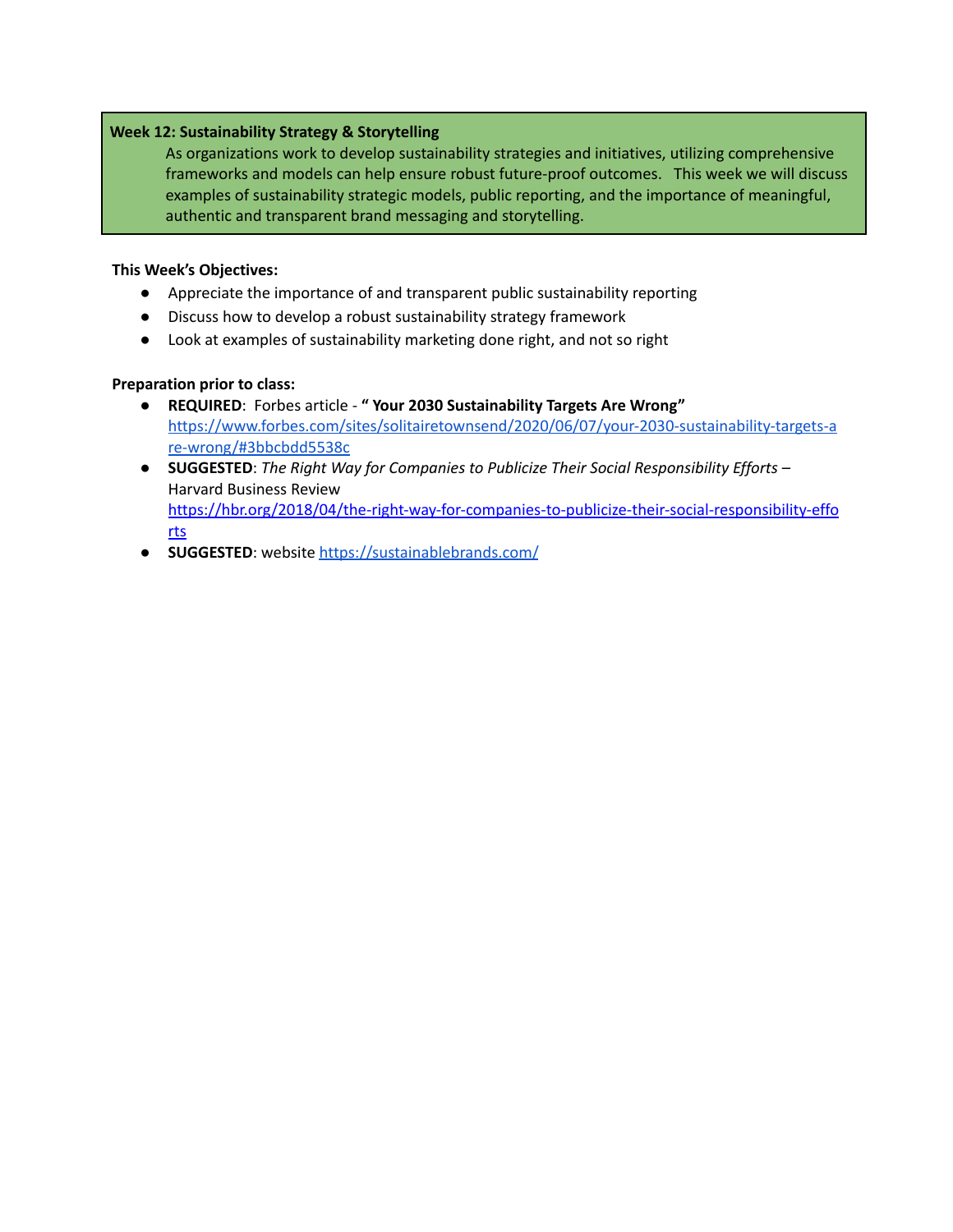## **Week 13: COURSE SUMMARY & TEAM COMMUNICATIONS - Sustainable Operations**

The final class will be dedicated to summarizing key topics and learnings from the course, reviewing original objectives, and having an open class discussion on a selected sustainability "hot" topic and/or case study

Time will also be provided for the teams to work on their final presentations, as well as gather input from the professor and teaching assistants as teams prepare for their presentations next week.

## **This Week's Objectives:**

- Review Assignment #5 Sustainability Strategy Framework
- Conduct a course overview focused on the original objectives, as well as key learnings
- Open class discussion on a sustainability "hot" topic or case study (based on student survey)
- Discuss expectations for Final Presentations next week, and provide time for Teams to meet in class to prepare, as needed